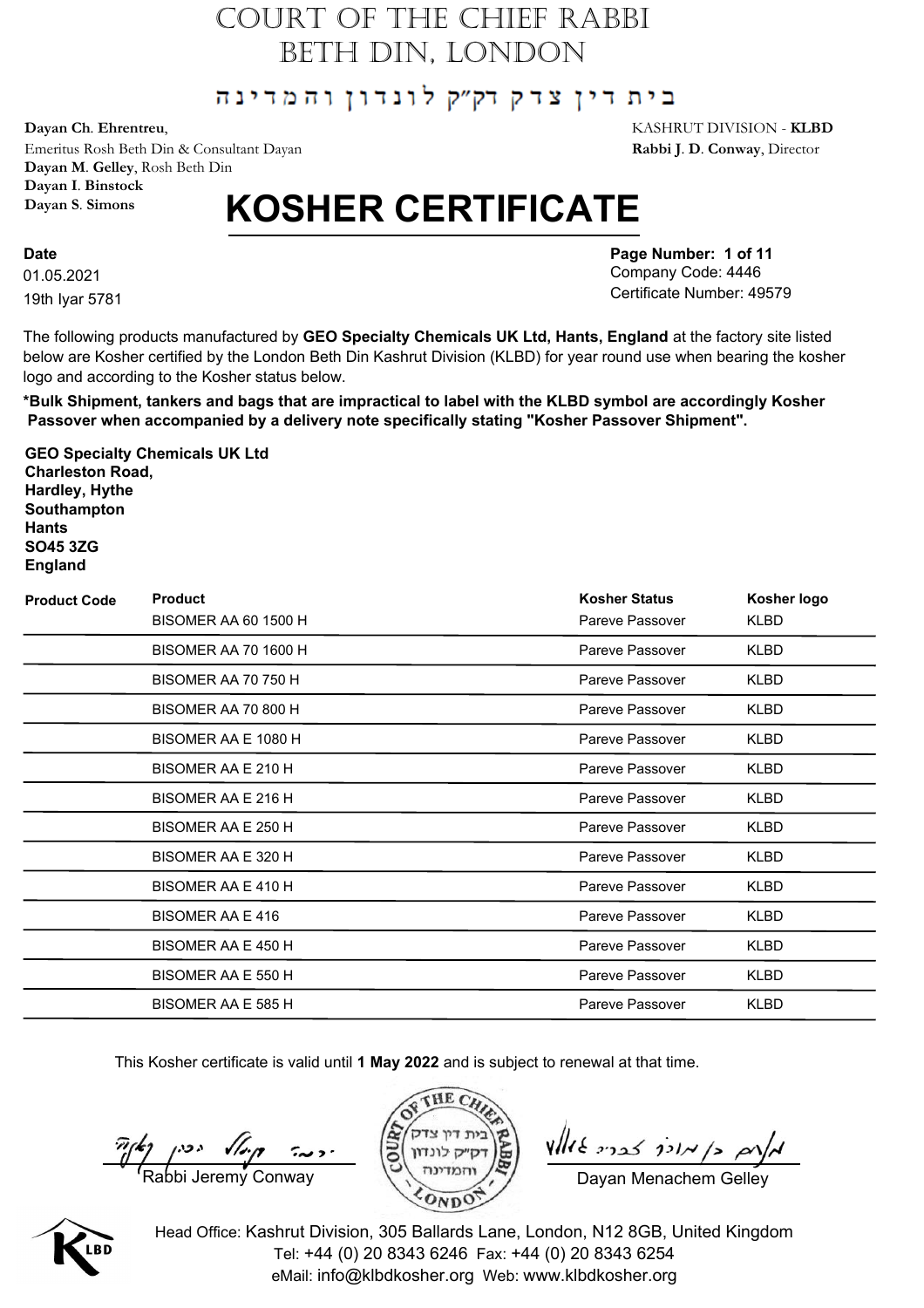#### בית דין צדק דק״ק לונדון והמדינה

**Dayan Ch**. **Ehrentreu**, KASHRUT DIVISION - **KLBD**

Emeritus Rosh Beth Din & Consultant Dayan **Rabbi J**. **D**. **Conway**, Director **Dayan M**. **Gelley**, Rosh Beth Din **Dayan I**. **Binstock Dayan S**. **Simons**

# **KOSHER CERTIFICATE**

01.05.2021 **Date** 19th Iyar 5781 **Page Number: 2 of 11** Company Code: 4446 Certificate Number: 49579

The following products manufactured by **GEO Specialty Chemicals UK Ltd, Hants, England** at the factory site listed below are Kosher certified by the London Beth Din Kashrut Division (KLBD) for year round use when bearing the kosher logo and according to the Kosher status below.

**\*Bulk Shipment, tankers and bags that are impractical to label with the KLBD symbol are accordingly Kosher Passover when accompanied by a delivery note specifically stating "Kosher Passover Shipment".**

**GEO Specialty Chemicals UK Ltd Charleston Road, Hardley, Hythe Southampton Hants SO45 3ZG England**

| <b>Product Code</b> | <b>Product</b><br><b>BISOMER AMINE D700</b> | <b>Kosher Status</b><br>Pareve Passover | Kosher logo<br>KLBD |
|---------------------|---------------------------------------------|-----------------------------------------|---------------------|
|                     | <b>BISOMER F9293 PREMIX</b>                 | Pareve Passover                         | KLBD                |
|                     | <b>BISOMER FCA 51</b>                       | Pareve Passover                         | KLBD                |
|                     | <b>BISOMER FCC 102</b>                      | Pareve Passover                         | KLBD                |
|                     | <b>BISOMER FCC 105</b>                      | Pareve Passover                         | <b>KLBD</b>         |
|                     | <b>BISOMER FCC 111</b>                      | Pareve Passover                         | KLBD                |
|                     | <b>BISOMER FCC 172</b>                      | Pareve Passover                         | <b>KLBD</b>         |
|                     | <b>BISOMER FCC 174</b>                      | Pareve Passover                         | <b>KLBD</b>         |
|                     | <b>BISOMER FCC 252</b>                      | Pareve Passover                         | KLBD                |
|                     | <b>BISOMER FCC 30</b>                       | Pareve Passover                         | <b>KLBD</b>         |
|                     | <b>BISOMER FCC 60</b>                       | Pareve Passover                         | KLBD                |
|                     | <b>BISOMER FCC 72</b>                       | Pareve Passover                         | KLBD                |
|                     | <b>BISOMER FCC 90</b>                       | Pareve Passover                         | KLBD                |
|                     | <b>BISOMER FCC 92</b>                       | Pareve Passover                         | KLBD                |

This Kosher certificate is valid until **1 May 2022** and is subject to renewal at that time.

 $\frac{\pi}{\sqrt{2}}$   $\left(\frac{2}{\sqrt{2}}\right)$   $\left(\frac{2}{\sqrt{2}}\right)$   $\left(\frac{2}{\sqrt{2}}\right)$   $\left(\frac{2}{\sqrt{2}}\right)$   $\left(\frac{2}{\sqrt{2}}\right)$   $\left(\frac{2}{\sqrt{2}}\right)$   $\left(\frac{2}{\sqrt{2}}\right)$   $\left(\frac{2}{\sqrt{2}}\right)$   $\left(\frac{2}{\sqrt{2}}\right)$   $\left(\frac{2}{\sqrt{2}}\right)$   $\left(\frac{2}{\sqrt{2}}\right)$   $\left(\frac{2}{\sqrt$ 





 $\n *where*  $\frac{1}{2}$$ 

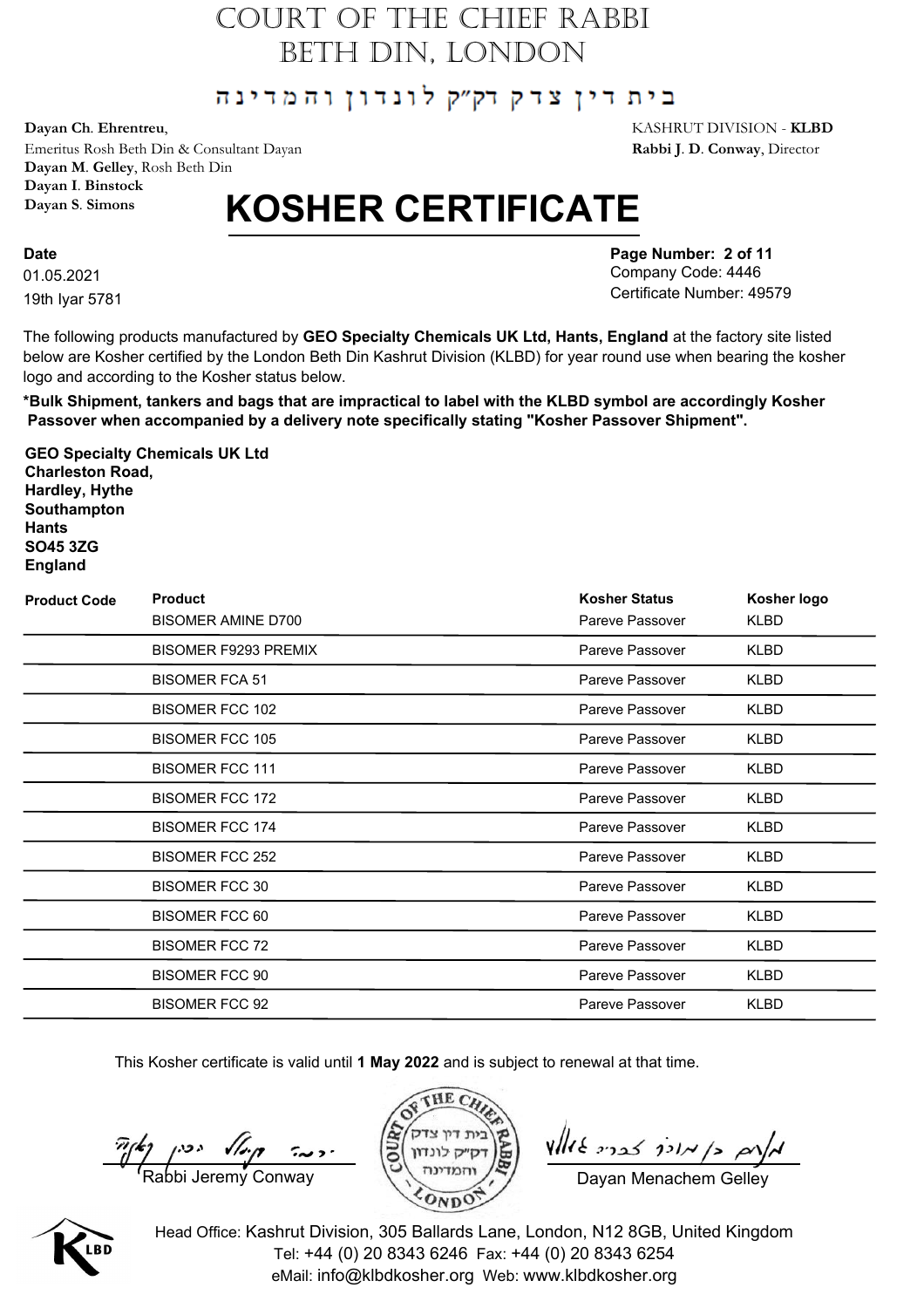#### בית דין צדק דק״ק לונדון והמדינה

**Dayan Ch**. **Ehrentreu**, KASHRUT DIVISION - **KLBD**

Emeritus Rosh Beth Din & Consultant Dayan **Rabbi J**. **D**. **Conway**, Director **Dayan M**. **Gelley**, Rosh Beth Din **Dayan I**. **Binstock Dayan S**. **Simons**

# **KOSHER CERTIFICATE**

01.05.2021 **Date** 19th Iyar 5781 **Page Number: 3 of 11** Company Code: 4446 Certificate Number: 49579

The following products manufactured by **GEO Specialty Chemicals UK Ltd, Hants, England** at the factory site listed below are Kosher certified by the London Beth Din Kashrut Division (KLBD) for year round use when bearing the kosher logo and according to the Kosher status below.

**\*Bulk Shipment, tankers and bags that are impractical to label with the KLBD symbol are accordingly Kosher Passover when accompanied by a delivery note specifically stating "Kosher Passover Shipment".**

**GEO Specialty Chemicals UK Ltd Charleston Road, Hardley, Hythe Southampton Hants SO45 3ZG England**

| <b>Product Code</b> | <b>Product</b><br><b>BISOMER FCC 92 SP</b> | <b>Kosher Status</b><br>Pareve Passover | Kosher logo<br>KLBD |
|---------------------|--------------------------------------------|-----------------------------------------|---------------------|
|                     | <b>BISOMER FCC 93</b>                      | Pareve Passover                         | <b>KLBD</b>         |
|                     | <b>BISOMER FCC 94</b>                      | Pareve Passover                         | <b>KLBD</b>         |
|                     | <b>BISOMER FCC 96</b>                      | Pareve Passover                         | KLBD                |
|                     | <b>BISOMER FCC 98 T</b>                    | Pareve Passover                         | <b>KLBD</b>         |
|                     | <b>BISOMER FCC B119</b>                    | Pareve Passover                         | KLBD                |
|                     | <b>BISOMER FCC D107 KP</b>                 | Pareve Passover                         | KLBD                |
|                     | <b>BISOMER FCC F120</b>                    | Pareve Passover                         | <b>KLBD</b>         |
|                     | <b>BISOMER FCC F160</b>                    | Pareve Passover                         | <b>KLBD</b>         |
|                     | <b>BISOMER FCC L62</b>                     | Pareve Passover                         | KLBD                |
|                     | BISOMER FCC L6200                          | Pareve Passover                         | KLBD                |
|                     | BISOMER FCC L8100                          | Pareve Passover                         | KLBD                |
|                     | <b>BISOMER FCC L9200</b>                   | Pareve Passover                         | KLBD                |
|                     | <b>BISOMER FCC P12</b>                     | Pareve Passover                         | <b>KLBD</b>         |

This Kosher certificate is valid until **1 May 2022** and is subject to renewal at that time.

 $\frac{\pi}{\sqrt{2}}$   $\left(\frac{2}{\sqrt{2}}\right)$   $\left(\frac{2}{\sqrt{2}}\right)$   $\left(\frac{2}{\sqrt{2}}\right)$   $\left(\frac{2}{\sqrt{2}}\right)$   $\left(\frac{2}{\sqrt{2}}\right)$   $\left(\frac{2}{\sqrt{2}}\right)$   $\left(\frac{2}{\sqrt{2}}\right)$   $\left(\frac{2}{\sqrt{2}}\right)$   $\left(\frac{2}{\sqrt{2}}\right)$   $\left(\frac{2}{\sqrt{2}}\right)$   $\left(\frac{2}{\sqrt{2}}\right)$   $\left(\frac{2}{\sqrt$ 



 $\n *where*  $\frac{1}{2}$$ 

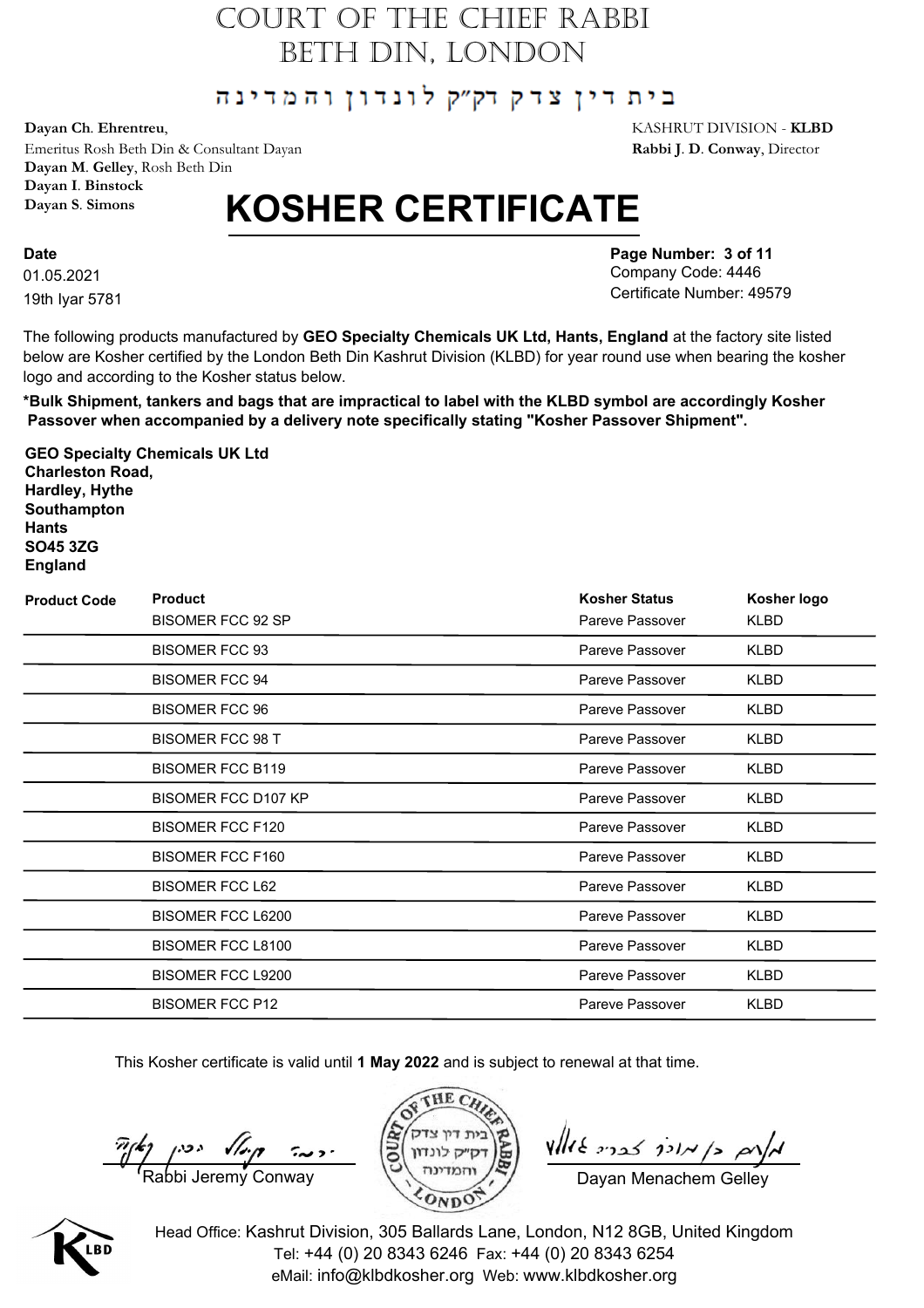#### בית דין צדק דק״ק לונדון והמדינה

**Dayan Ch**. **Ehrentreu**, KASHRUT DIVISION - **KLBD**

Emeritus Rosh Beth Din & Consultant Dayan **Rabbi J**. **D**. **Conway**, Director **Dayan M**. **Gelley**, Rosh Beth Din **Dayan I**. **Binstock Dayan S**. **Simons**

# **KOSHER CERTIFICATE**

01.05.2021 **Date** 19th Iyar 5781 **Page Number: 4 of 11** Company Code: 4446 Certificate Number: 49579

The following products manufactured by **GEO Specialty Chemicals UK Ltd, Hants, England** at the factory site listed below are Kosher certified by the London Beth Din Kashrut Division (KLBD) for year round use when bearing the kosher logo and according to the Kosher status below.

**\*Bulk Shipment, tankers and bags that are impractical to label with the KLBD symbol are accordingly Kosher Passover when accompanied by a delivery note specifically stating "Kosher Passover Shipment".**

**GEO Specialty Chemicals UK Ltd Charleston Road, Hardley, Hythe Southampton Hants SO45 3ZG England**

| <b>Product Code</b> | <b>Product</b>           | <b>Kosher Status</b> | Kosher logo |
|---------------------|--------------------------|----------------------|-------------|
|                     | <b>BISOMER FCC P16</b>   | Pareve Passover      | KLBD        |
|                     | <b>BISOMER FCC P17</b>   | Pareve Passover      | <b>KLBD</b> |
|                     | <b>BISOMER FCC P18</b>   | Pareve Passover      | KLBD        |
|                     | <b>BISOMER FCC P22</b>   | Pareve Passover      | KLBD        |
|                     | <b>BISOMER FCC P23</b>   | Pareve Passover      | KLBD        |
|                     | <b>BISOMER G1100</b>     | Pareve Passover      | KLBD        |
|                     | <b>BISOMER G30</b>       | Pareve Passover      | KLBD        |
|                     | <b>BISOMER G4400</b>     | Pareve Passover      | <b>KLBD</b> |
|                     | BISOMER LF 1200          | Pareve Passover      | KLBD        |
|                     | <b>BISOMER PEA 6</b>     | Pareve Passover      | <b>KLBD</b> |
|                     | <b>BISOMER PEM 4 LW</b>  | Pareve Passover      | KLBD        |
|                     | <b>BISOMER PEM 6 LD</b>  | Pareve Passover      | KLBD        |
|                     | <b>BISOMER PEM63P HD</b> | Pareve Passover      | KLBD        |
|                     | <b>BISOMER PPA 6</b>     | Pareve Passover      | <b>KLBD</b> |

This Kosher certificate is valid until **1 May 2022** and is subject to renewal at that time.

 $\frac{\pi}{\sqrt{2}}$   $\left(\frac{2}{\sqrt{2}}\right)$   $\left(\frac{2}{\sqrt{2}}\right)$   $\left(\frac{2}{\sqrt{2}}\right)$   $\left(\frac{2}{\sqrt{2}}\right)$   $\left(\frac{2}{\sqrt{2}}\right)$   $\left(\frac{2}{\sqrt{2}}\right)$   $\left(\frac{2}{\sqrt{2}}\right)$   $\left(\frac{2}{\sqrt{2}}\right)$   $\left(\frac{2}{\sqrt{2}}\right)$   $\left(\frac{2}{\sqrt{2}}\right)$   $\left(\frac{2}{\sqrt{2}}\right)$   $\left(\frac{2}{\sqrt$ 





 $\n *where*  $\frac{1}{2}$$ 

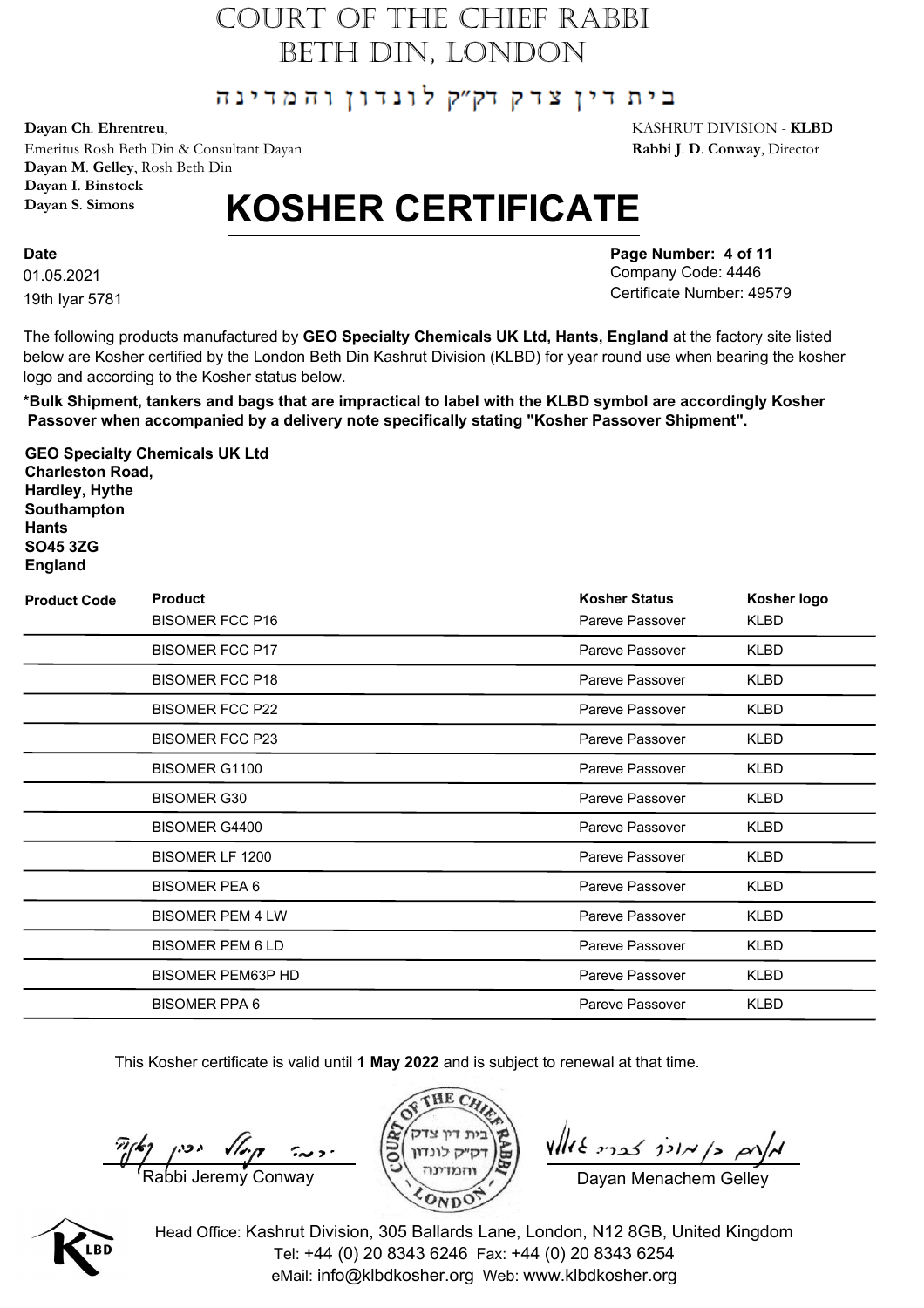#### בית דין צדק דק״ק לונדון והמדינה

**Dayan Ch**. **Ehrentreu**, KASHRUT DIVISION - **KLBD**

Emeritus Rosh Beth Din & Consultant Dayan **Rabbi J**. **D**. **Conway**, Director **Dayan M**. **Gelley**, Rosh Beth Din **Dayan I**. **Binstock Dayan S**. **Simons**

# **KOSHER CERTIFICATE**

01.05.2021 **Date** 19th Iyar 5781 **Page Number: 5 of 11** Company Code: 4446 Certificate Number: 49579

The following products manufactured by **GEO Specialty Chemicals UK Ltd, Hants, England** at the factory site listed below are Kosher certified by the London Beth Din Kashrut Division (KLBD) for year round use when bearing the kosher logo and according to the Kosher status below.

**\*Bulk Shipment, tankers and bags that are impractical to label with the KLBD symbol are accordingly Kosher Passover when accompanied by a delivery note specifically stating "Kosher Passover Shipment".**

**GEO Specialty Chemicals UK Ltd Charleston Road, Hardley, Hythe Southampton Hants SO45 3ZG England**

| <b>Product Code</b> | <b>Product</b>          | <b>Kosher Status</b> | Kosher logo |
|---------------------|-------------------------|----------------------|-------------|
|                     | BISOMER PPM 200         | Pareve Passover      | KLBD        |
|                     | <b>BISOMER PPM 5 HI</b> | Pareve Passover      | <b>KLBD</b> |
|                     | <b>BISOMER PPM 5 LI</b> | Pareve Passover      | <b>KLBD</b> |
|                     | <b>BISOMER PTE</b>      | Pareve Passover      | KLBD        |
|                     | GEOLUBE 20 A 123        | Pareve Passover      | <b>KLBD</b> |
|                     | GEOLUBE 20 A 41         | Pareve Passover      | KLBD        |
|                     | GEOLUBE 43 A 1000       | Pareve Passover      | KLBD        |
|                     | GEOLUBE 43 A 990        | Pareve Passover      | KLBD        |
|                     | GEOLUBE 45 A 380        | Pareve Passover      | <b>KLBD</b> |
|                     | GEOLUBE 50 A 10         | Pareve Passover      | <b>KLBD</b> |
|                     | GEOLUBE 50 A 100        | Pareve Passover      | KLBD        |
|                     | GEOLUBE 50 A 1000       | Pareve Passover      | KLBD        |
|                     | GEOLUBE 50 A 140        | Pareve Passover      | KLBD        |
|                     | GEOLUBE 50 A 180        | Pareve Passover      | <b>KLBD</b> |

This Kosher certificate is valid until **1 May 2022** and is subject to renewal at that time.

 $\frac{\pi}{\sqrt{2}}$   $\left(\frac{2}{\sqrt{2}}\right)$   $\left(\frac{2}{\sqrt{2}}\right)$   $\left(\frac{2}{\sqrt{2}}\right)$   $\left(\frac{2}{\sqrt{2}}\right)$   $\left(\frac{2}{\sqrt{2}}\right)$   $\left(\frac{2}{\sqrt{2}}\right)$   $\left(\frac{2}{\sqrt{2}}\right)$   $\left(\frac{2}{\sqrt{2}}\right)$   $\left(\frac{2}{\sqrt{2}}\right)$   $\left(\frac{2}{\sqrt{2}}\right)$   $\left(\frac{2}{\sqrt{2}}\right)$   $\left(\frac{2}{\sqrt$ 





 $\n *where*  $\frac{1}{2}$$ 

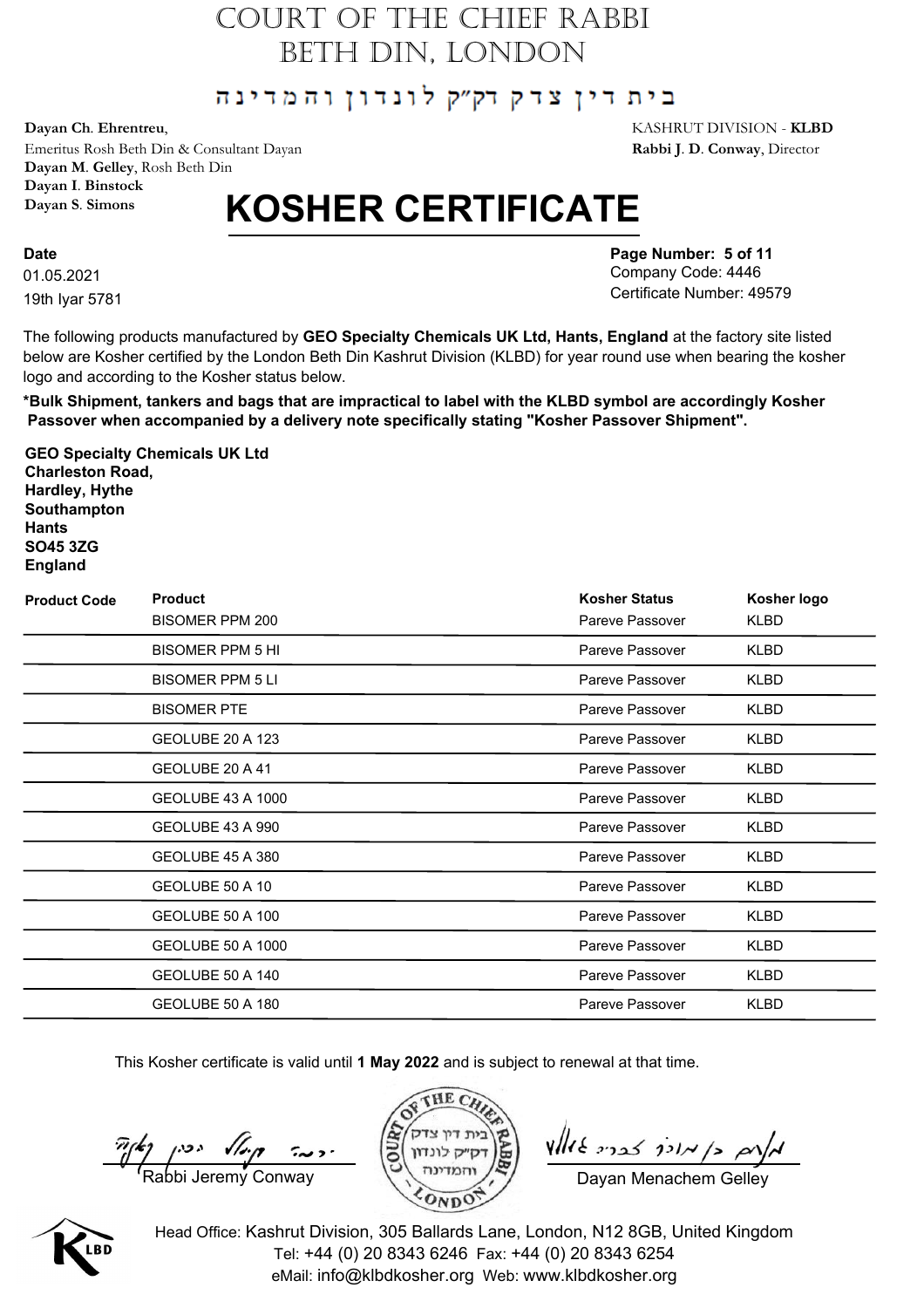#### בית דין צדק דק״ק לונדון והמדינה

**Dayan Ch**. **Ehrentreu**, KASHRUT DIVISION - **KLBD**

Emeritus Rosh Beth Din & Consultant Dayan **Rabbi J**. **D**. **Conway**, Director **Dayan M**. **Gelley**, Rosh Beth Din **Dayan I**. **Binstock Dayan S**. **Simons**

# **KOSHER CERTIFICATE**

01.05.2021 **Date** 19th Iyar 5781 **Page Number: 6 of 11** Company Code: 4446 Certificate Number: 49579

The following products manufactured by **GEO Specialty Chemicals UK Ltd, Hants, England** at the factory site listed below are Kosher certified by the London Beth Din Kashrut Division (KLBD) for year round use when bearing the kosher logo and according to the Kosher status below.

**\*Bulk Shipment, tankers and bags that are impractical to label with the KLBD symbol are accordingly Kosher Passover when accompanied by a delivery note specifically stating "Kosher Passover Shipment".**

**GEO Specialty Chemicals UK Ltd Charleston Road, Hardley, Hythe Southampton Hants SO45 3ZG England**

| <b>Product Code</b> | <b>Product</b><br>GEOLUBE 50 A 20 | <b>Kosher Status</b><br>Pareve Passover | Kosher logo<br>KLBD |
|---------------------|-----------------------------------|-----------------------------------------|---------------------|
|                     | GEOLUBE 50 A 225                  | Pareve Passover                         | <b>KLBD</b>         |
|                     | GEOLUBE 50 A 32                   | Pareve Passover                         | KLBD                |
|                     | GEOLUBE 50 A 320                  | Pareve Passover                         | KLBD                |
|                     | GEOLUBE 50 A 380                  | Pareve Passover                         | <b>KLBD</b>         |
|                     | GEOLUBE 50 A 46                   | Pareve Passover                         | KLBD                |
|                     | GEOLUBE 50 A 480                  | Pareve Passover                         | <b>KLBD</b>         |
|                     | GEOLUBE 50 A 50                   | Pareve Passover                         | KLBD                |
|                     | GEOLUBE 50 A 68                   | Pareve Passover                         | KLBD                |
|                     | GEOLUBE 50 A 75                   | Pareve Passover                         | <b>KLBD</b>         |
|                     | GEOLUBE 50 A 85                   | Pareve Passover                         | KLBD                |
|                     | GEOLUBE 60 W 1000                 | Pareve Passover                         | <b>KLBD</b>         |
|                     | GEOLUBE 60 W 150                  | Pareve Passover                         | KLBD                |
|                     | GEOLUBE 60 W 220                  | Pareve Passover                         | <b>KLBD</b>         |

This Kosher certificate is valid until **1 May 2022** and is subject to renewal at that time.

 $\frac{\pi}{\sqrt{2}}$   $\left(\frac{2}{\sqrt{2}}\right)$   $\left(\frac{2}{\sqrt{2}}\right)$   $\left(\frac{2}{\sqrt{2}}\right)$   $\left(\frac{2}{\sqrt{2}}\right)$   $\left(\frac{2}{\sqrt{2}}\right)$   $\left(\frac{2}{\sqrt{2}}\right)$   $\left(\frac{2}{\sqrt{2}}\right)$   $\left(\frac{2}{\sqrt{2}}\right)$   $\left(\frac{2}{\sqrt{2}}\right)$   $\left(\frac{2}{\sqrt{2}}\right)$   $\left(\frac{2}{\sqrt{2}}\right)$   $\left(\frac{2}{\sqrt$ 





 $\n *where*  $\frac{1}{2}$$ 

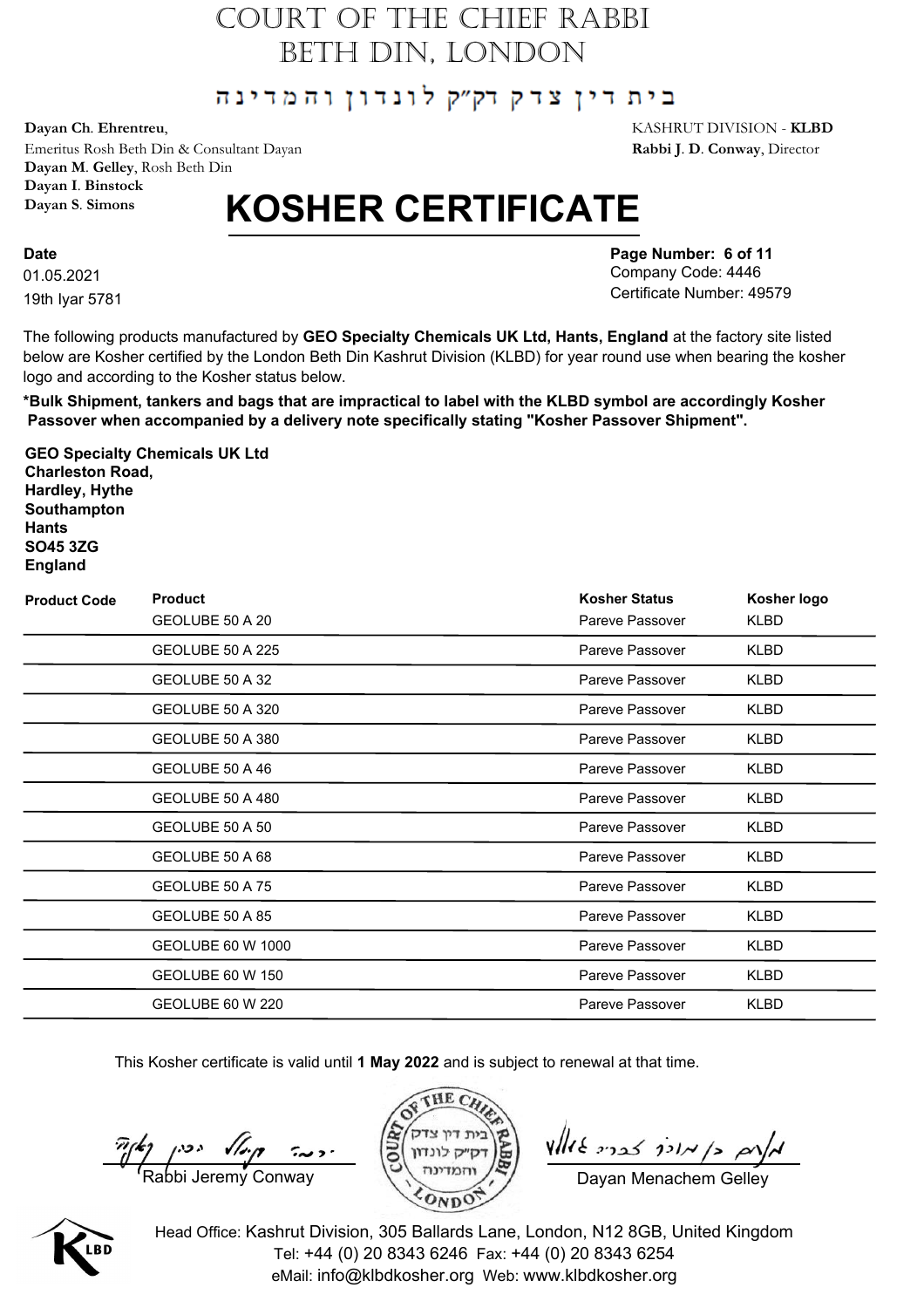#### בית דין צדק דק״ק לונדון והמדינה

**Dayan Ch**. **Ehrentreu**, KASHRUT DIVISION - **KLBD**

Emeritus Rosh Beth Din & Consultant Dayan **Rabbi J**. **D**. **Conway**, Director **Dayan M**. **Gelley**, Rosh Beth Din **Dayan I**. **Binstock Dayan S**. **Simons**

# **KOSHER CERTIFICATE**

01.05.2021 **Date** 19th Iyar 5781 **Page Number: 7 of 11** Company Code: 4446 Certificate Number: 49579

The following products manufactured by **GEO Specialty Chemicals UK Ltd, Hants, England** at the factory site listed below are Kosher certified by the London Beth Din Kashrut Division (KLBD) for year round use when bearing the kosher logo and according to the Kosher status below.

**\*Bulk Shipment, tankers and bags that are impractical to label with the KLBD symbol are accordingly Kosher Passover when accompanied by a delivery note specifically stating "Kosher Passover Shipment".**

**GEO Specialty Chemicals UK Ltd Charleston Road, Hardley, Hythe Southampton Hants SO45 3ZG England**

| <b>Product Code</b> | <b>Product</b>          | <b>Kosher Status</b> | Kosher logo |
|---------------------|-------------------------|----------------------|-------------|
|                     | GEOLUBE 60 W 320        | Pareve Passover      | KLBD        |
|                     | GEOLUBE 60 W 380        | Pareve Passover      | KLBD        |
|                     | GEOLUBE 60 W 460        | Pareve Passover      | KLBD        |
|                     | GEOLUBE 60 W 680        | Pareve Passover      | KLBD        |
|                     | GEOLUBE 75 T 4500       | Pareve Passover      | KLBD        |
|                     | GEOLUBE 75 T 59000      | Pareve Passover      | KLBD        |
|                     | GEOLUBE 75 T 66000      | Pareve Passover      | <b>KLBD</b> |
|                     | GEOLUBE 75 W 18000      | Pareve Passover      | KLBD        |
|                     | GEOLUBE 75 W 18000 LW   | Pareve Passover      | KLBD        |
|                     | GEOLUBE 75 W 2050       | Pareve Passover      | KLBD        |
|                     | GEOLUBE 75 W 2100       | Pareve Passover      | KLBD        |
|                     | GEOLUBE 75 W 23000      | Pareve Passover      | KLBD        |
|                     | <b>GEOLUBE 75 W 270</b> | Pareve Passover      | KLBD        |
|                     | GEOLUBE 75 W 280        | Pareve Passover      | <b>KLBD</b> |

This Kosher certificate is valid until **1 May 2022** and is subject to renewal at that time.

 $\frac{\pi}{\sqrt{2}}$   $\left(\frac{2}{\sqrt{2}}\right)$   $\left(\frac{2}{\sqrt{2}}\right)$   $\left(\frac{2}{\sqrt{2}}\right)$   $\left(\frac{2}{\sqrt{2}}\right)$   $\left(\frac{2}{\sqrt{2}}\right)$   $\left(\frac{2}{\sqrt{2}}\right)$   $\left(\frac{2}{\sqrt{2}}\right)$   $\left(\frac{2}{\sqrt{2}}\right)$   $\left(\frac{2}{\sqrt{2}}\right)$   $\left(\frac{2}{\sqrt{2}}\right)$   $\left(\frac{2}{\sqrt{2}}\right)$   $\left(\frac{2}{\sqrt$ 





 $\n *where*  $\frac{1}{2}$$ 

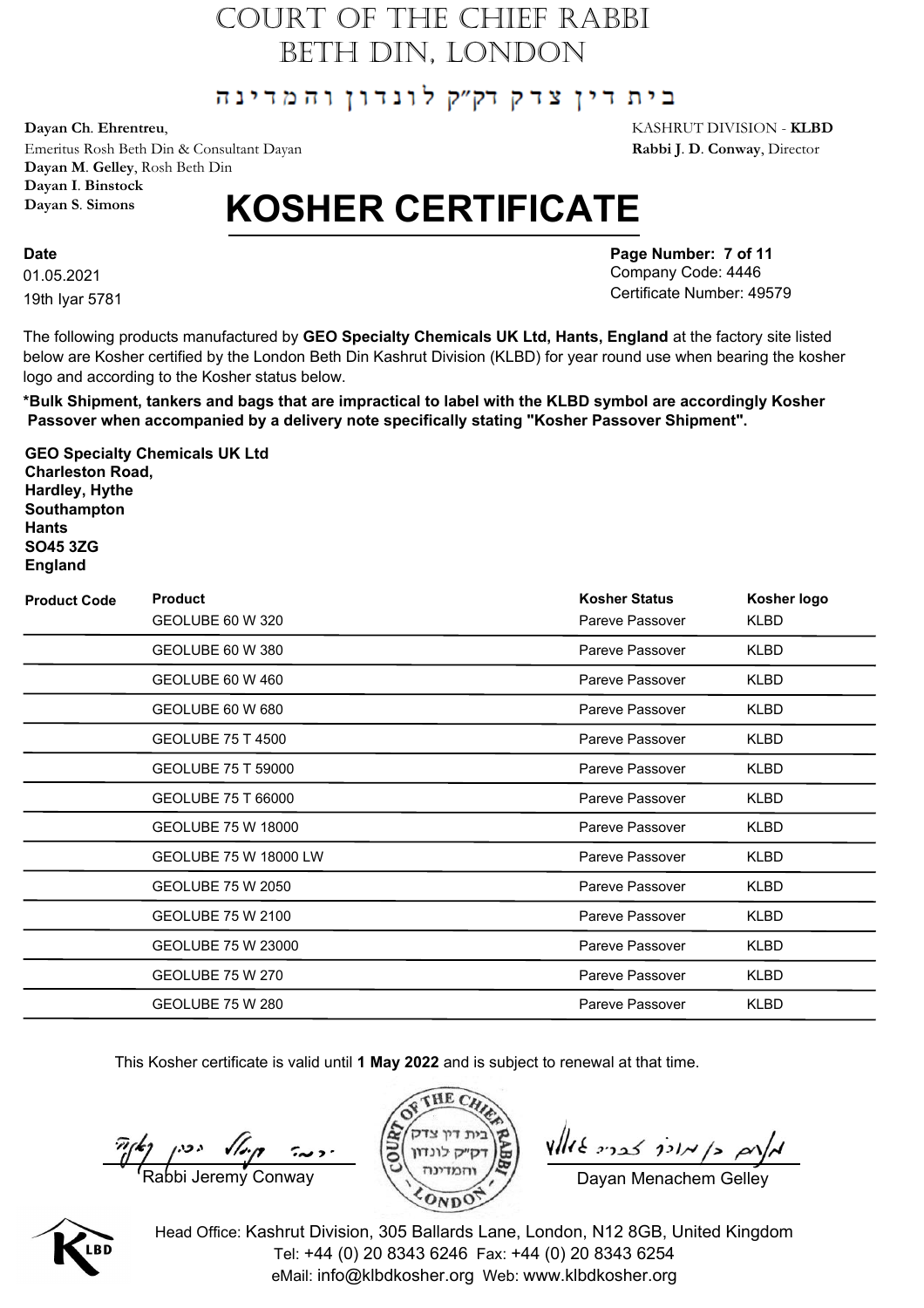#### בית דין צדק דק״ק לונדון והמדינה

**Dayan Ch**. **Ehrentreu**, KASHRUT DIVISION - **KLBD**

Emeritus Rosh Beth Din & Consultant Dayan **Rabbi J**. **D**. **Conway**, Director **Dayan M**. **Gelley**, Rosh Beth Din **Dayan I**. **Binstock Dayan S**. **Simons**

# **KOSHER CERTIFICATE**

01.05.2021 **Date** 19th Iyar 5781 **Page Number: 8 of 11** Company Code: 4446 Certificate Number: 49579

The following products manufactured by **GEO Specialty Chemicals UK Ltd, Hants, England** at the factory site listed below are Kosher certified by the London Beth Din Kashrut Division (KLBD) for year round use when bearing the kosher logo and according to the Kosher status below.

**\*Bulk Shipment, tankers and bags that are impractical to label with the KLBD symbol are accordingly Kosher Passover when accompanied by a delivery note specifically stating "Kosher Passover Shipment".**

**GEO Specialty Chemicals UK Ltd Charleston Road, Hardley, Hythe Southampton Hants SO45 3ZG England**

| <b>Product Code</b> | <b>Product</b><br>GEOLUBE 75 W 30000 | <b>Kosher Status</b><br>Pareve Passover | Kosher logo<br>KLBD |
|---------------------|--------------------------------------|-----------------------------------------|---------------------|
|                     | GEOLUBE 75 W 55000                   | Pareve Passover                         | <b>KLBD</b>         |
|                     | GEOLUBE AA 60 1500 H                 | Pareve Passover                         | <b>KLBD</b>         |
|                     | GEOLUBE AA 70 1600 H                 | Pareve Passover                         | KLBD                |
|                     | GEOLUBE AA 70 750 H                  | Pareve Passover                         | <b>KLBD</b>         |
|                     | GEOLUBE AA 70 800 H                  | Pareve Passover                         | KLBD                |
|                     | GEOLUBE AA E 1080 H                  | Pareve Passover                         | <b>KLBD</b>         |
|                     | GEOLUBE AA E 210 H                   | Pareve Passover                         | KLBD                |
|                     | GEOLUBE AA E 216H                    | Pareve Passover                         | <b>KLBD</b>         |
|                     | GEOLUBE AA E 250 H                   | Pareve Passover                         | <b>KLBD</b>         |
|                     | GEOLUBE AA E 320 H                   | Pareve Passover                         | KLBD                |
|                     | GEOLUBE AA E 410 H                   | Pareve Passover                         | <b>KLBD</b>         |
|                     | <b>GEOLUBE AA E 416H</b>             | Pareve Passover                         | KLBD                |
|                     | GEOLUBE AA E 450 H                   | Pareve Passover                         | <b>KLBD</b>         |

This Kosher certificate is valid until **1 May 2022** and is subject to renewal at that time.

 $\frac{\pi}{\sqrt{2}}$   $\left(\frac{2}{\sqrt{2}}\right)$   $\left(\frac{2}{\sqrt{2}}\right)$   $\left(\frac{2}{\sqrt{2}}\right)$   $\left(\frac{2}{\sqrt{2}}\right)$   $\left(\frac{2}{\sqrt{2}}\right)$   $\left(\frac{2}{\sqrt{2}}\right)$   $\left(\frac{2}{\sqrt{2}}\right)$   $\left(\frac{2}{\sqrt{2}}\right)$   $\left(\frac{2}{\sqrt{2}}\right)$   $\left(\frac{2}{\sqrt{2}}\right)$   $\left(\frac{2}{\sqrt{2}}\right)$   $\left(\frac{2}{\sqrt$ 





 $\n *where*  $\frac{1}{2}$$ 

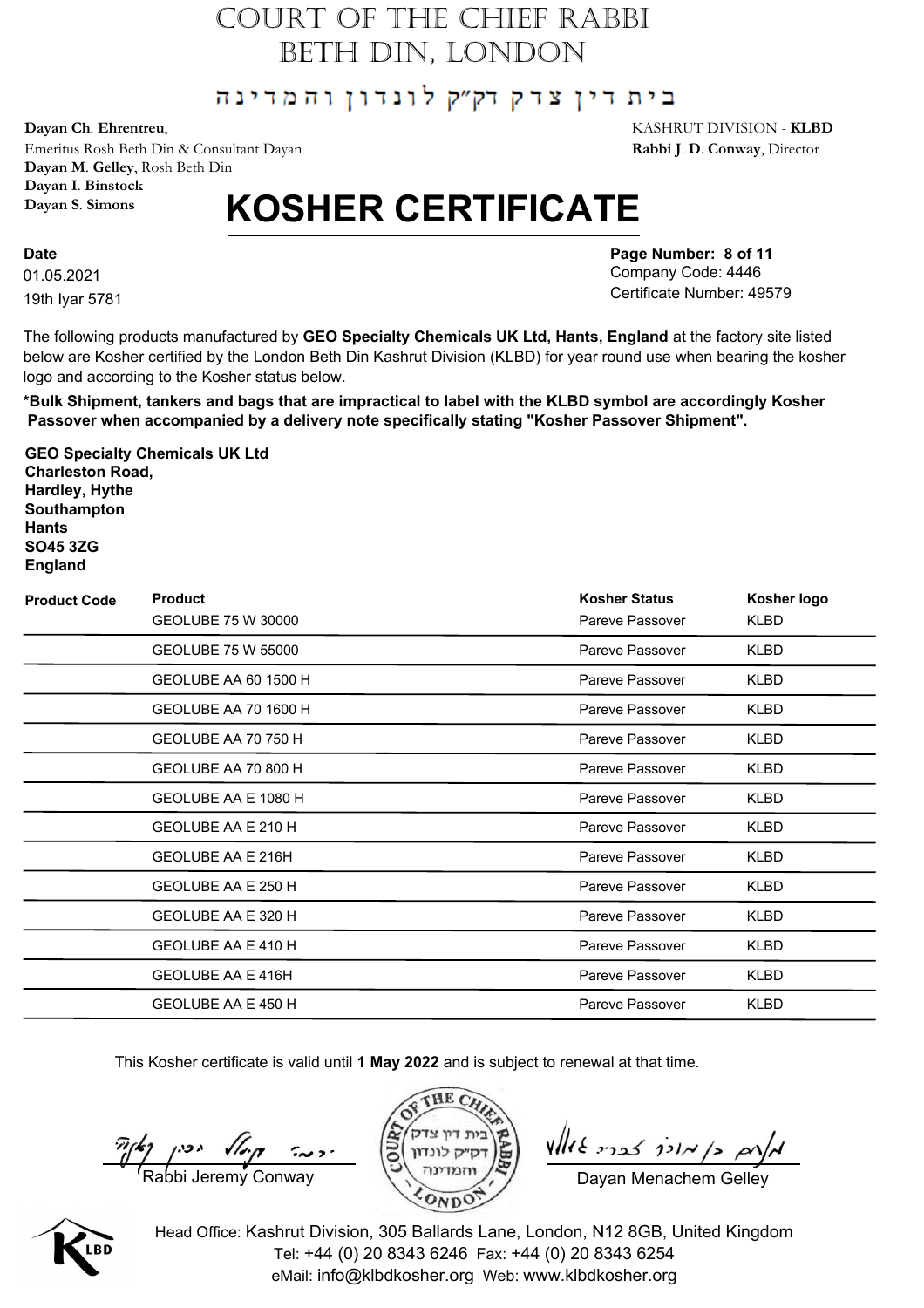#### בית דין צדק דק״ק לונדון והמדינה

**Dayan Ch**. **Ehrentreu**, KASHRUT DIVISION - **KLBD**

Emeritus Rosh Beth Din & Consultant Dayan **Rabbi J**. **D**. **Conway**, Director **Dayan M**. **Gelley**, Rosh Beth Din **Dayan I**. **Binstock Dayan S**. **Simons**

# **KOSHER CERTIFICATE**

01.05.2021 **Date** 19th Iyar 5781 **Page Number: 9 of 11** Company Code: 4446 Certificate Number: 49579

The following products manufactured by **GEO Specialty Chemicals UK Ltd, Hants, England** at the factory site listed below are Kosher certified by the London Beth Din Kashrut Division (KLBD) for year round use when bearing the kosher logo and according to the Kosher status below.

**\*Bulk Shipment, tankers and bags that are impractical to label with the KLBD symbol are accordingly Kosher Passover when accompanied by a delivery note specifically stating "Kosher Passover Shipment".**

**GEO Specialty Chemicals UK Ltd Charleston Road, Hardley, Hythe Southampton Hants SO45 3ZG England**

| <b>Product Code</b> | <b>Product</b><br>GEOLUBE AA E 550 H | <b>Kosher Status</b><br>Pareve Passover | Kosher logo<br>KLBD |
|---------------------|--------------------------------------|-----------------------------------------|---------------------|
|                     | <b>GEOLUBE AHF 57</b>                | Pareve Passover                         | KLBD                |
|                     | GEOLUBE B 10                         | Pareve Passover                         | KLBD                |
|                     | GEOLUBE B 100                        | Pareve Passover                         | <b>KLBD</b>         |
|                     | <b>GEOLUBE B 125</b>                 | Pareve Passover                         | KLBD                |
|                     | GEOLUBE B 150                        | Pareve Passover                         | KLBD                |
|                     | GEOLUBE B 200                        | Pareve Passover                         | <b>KLBD</b>         |
|                     | GEOLUBE B 225                        | Pareve Passover                         | KLBD                |
|                     | GEOLUBE B 32                         | Pareve Passover                         | KLBD                |
|                     | GEOLUBE B 335                        | Pareve Passover                         | KLBD                |
|                     | GEOLUBE B 35                         | Pareve Passover                         | <b>KLBD</b>         |
|                     | GEOLUBE B 46                         | Pareve Passover                         | <b>KLBD</b>         |
|                     | GEOLUBE B 55                         | Pareve Passover                         | KLBD                |
|                     | GEOLUBE B 65                         | Pareve Passover                         | <b>KLBD</b>         |

This Kosher certificate is valid until **1 May 2022** and is subject to renewal at that time.

 $\frac{\pi}{\sqrt{2}}$   $\left(\frac{2}{\sqrt{2}}\right)$   $\left(\frac{2}{\sqrt{2}}\right)$   $\left(\frac{2}{\sqrt{2}}\right)$   $\left(\frac{2}{\sqrt{2}}\right)$   $\left(\frac{2}{\sqrt{2}}\right)$   $\left(\frac{2}{\sqrt{2}}\right)$   $\left(\frac{2}{\sqrt{2}}\right)$   $\left(\frac{2}{\sqrt{2}}\right)$   $\left(\frac{2}{\sqrt{2}}\right)$   $\left(\frac{2}{\sqrt{2}}\right)$   $\left(\frac{2}{\sqrt{2}}\right)$   $\left(\frac{2}{\sqrt$ 





 $\n *where*  $\frac{1}{2}$$ 

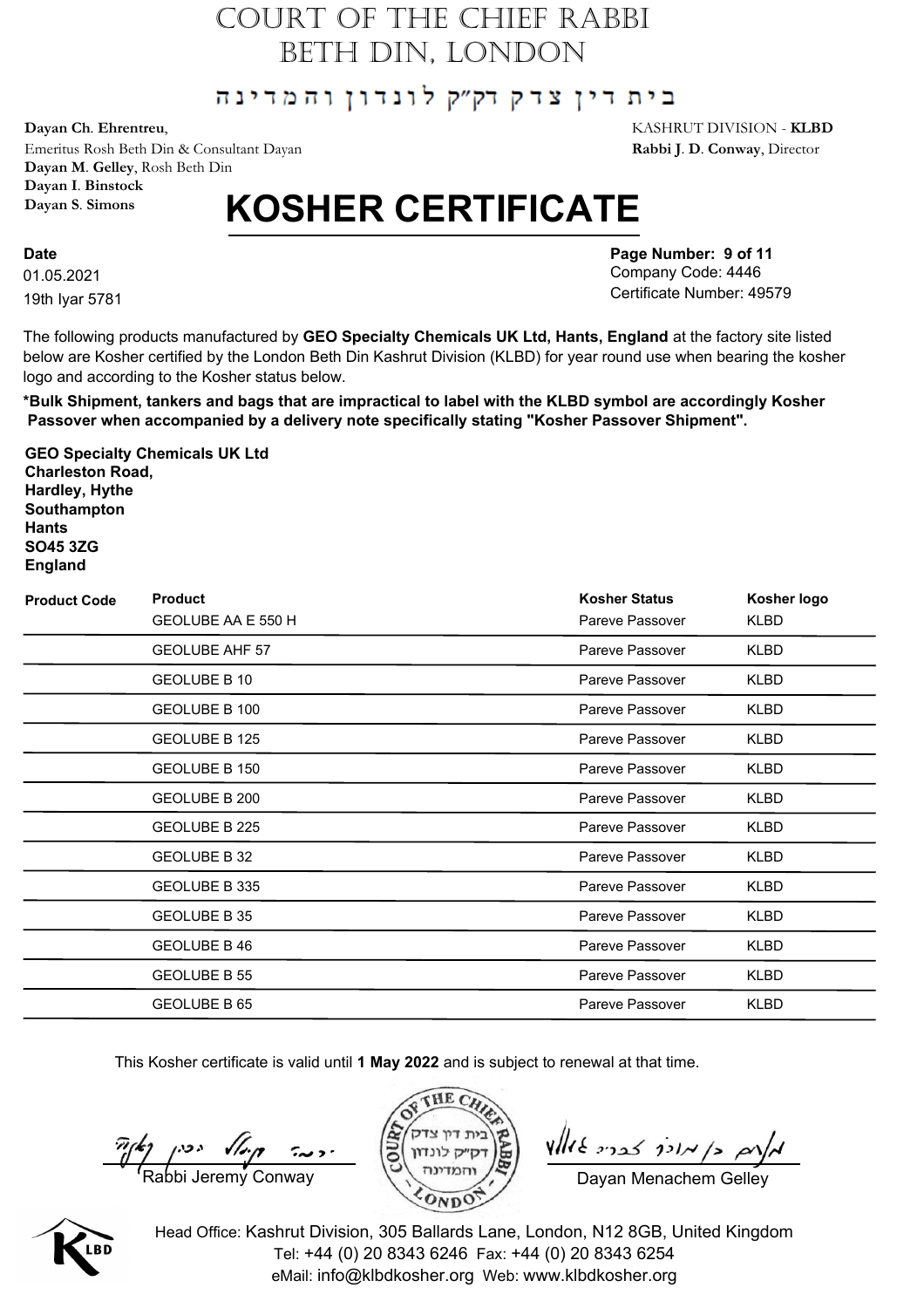#### בית דין צדק דק״ק לונדון והמדינה

**Dayan Ch**. **Ehrentreu**, KASHRUT DIVISION - **KLBD**

Emeritus Rosh Beth Din & Consultant Dayan **Rabbi J**. **D**. **Conway**, Director **Dayan M**. **Gelley**, Rosh Beth Din **Dayan I**. **Binstock Dayan S**. **Simons**

# **KOSHER CERTIFICATE**

01.05.2021 **Date** 19th Iyar 5781 **Page Number: 10 of 11** Company Code: 4446 Certificate Number: 49579

The following products manufactured by **GEO Specialty Chemicals UK Ltd, Hants, England** at the factory site listed below are Kosher certified by the London Beth Din Kashrut Division (KLBD) for year round use when bearing the kosher logo and according to the Kosher status below.

**\*Bulk Shipment, tankers and bags that are impractical to label with the KLBD symbol are accordingly Kosher Passover when accompanied by a delivery note specifically stating "Kosher Passover Shipment".**

**GEO Specialty Chemicals UK Ltd Charleston Road, Hardley, Hythe Southampton Hants SO45 3ZG England**

| <b>Product Code</b> | <b>Product</b>         | <b>Kosher Status</b> | Kosher logo |
|---------------------|------------------------|----------------------|-------------|
|                     | GEOLUBE B 68           | Pareve Passover      | KLBD        |
|                     | GEOLUBE B 75           | Pareve Passover      | <b>KLBD</b> |
|                     | GEOLUBE CDL 40         | Pareve Passover      | KLBD        |
|                     | GEOLUBE CL 1000        | Pareve Passover      | KLBD        |
|                     | GEOLUBE CL 1400        | Pareve Passover      | <b>KLBD</b> |
|                     | GEOLUBE CL 1400 SP     | Pareve Passover      | KLBD        |
|                     | GEOLUBE CL 1500        | Pareve Passover      | KLBD        |
|                     | GEOLUBE FGL 1000       | Pareve Passover      | KLBD        |
|                     | <b>GEOLUBE FGL 150</b> | Pareve Passover      | KLBD        |
|                     | GEOLUBE FGL 220        | Pareve Passover      | <b>KLBD</b> |
|                     | GEOLUBE FGL 320        | Pareve Passover      | KLBD        |
|                     | <b>GEOLUBE FGL 460</b> | Pareve Passover      | KLBD        |
|                     | GEOLUBE FGL 680        | Pareve Passover      | KLBD        |
|                     | GEOLUBE IL 1007        | Pareve Passover      | <b>KLBD</b> |

This Kosher certificate is valid until **1 May 2022** and is subject to renewal at that time.

 $\frac{\pi}{\sqrt{2}}$   $\left(\frac{2}{\sqrt{2}}\right)$   $\left(\frac{2}{\sqrt{2}}\right)$   $\left(\frac{2}{\sqrt{2}}\right)$   $\left(\frac{2}{\sqrt{2}}\right)$   $\left(\frac{2}{\sqrt{2}}\right)$   $\left(\frac{2}{\sqrt{2}}\right)$   $\left(\frac{2}{\sqrt{2}}\right)$   $\left(\frac{2}{\sqrt{2}}\right)$   $\left(\frac{2}{\sqrt{2}}\right)$   $\left(\frac{2}{\sqrt{2}}\right)$   $\left(\frac{2}{\sqrt{2}}\right)$   $\left(\frac{2}{\sqrt$ 





 $\n *where*  $\frac{1}{2}$$